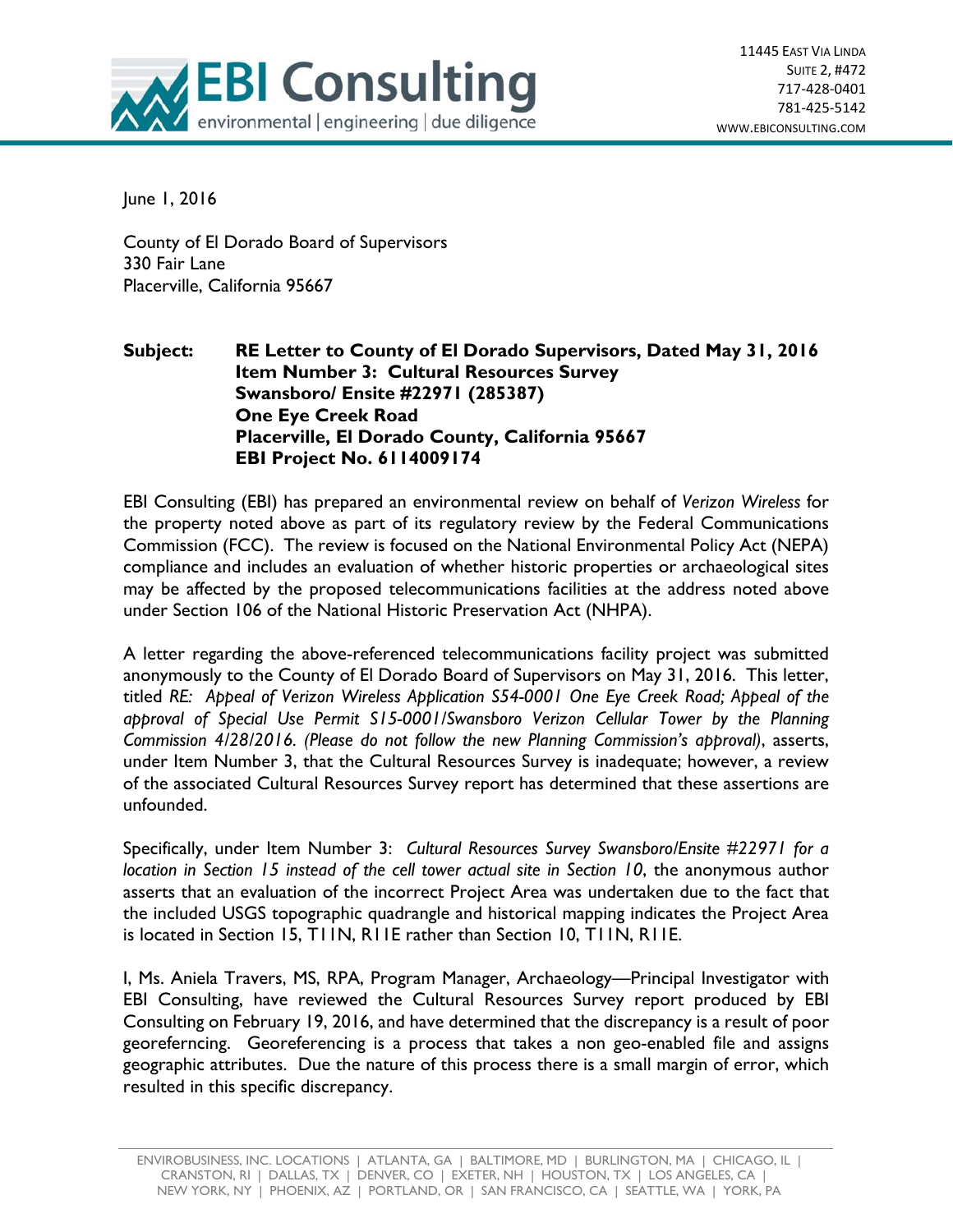

When one plots the Project Area's coordinates in GoogleEarth, a modern georeferencing resource, the Project Area is correctly identified as being located within Section 10, T11N, R11E (Figure 1); however, when one attempts to plot the Project Area on the 1976 *Slate Mountain, California* 7.5' USGS Quadrangle using the same coordinates the Project Area is shown slightly to the south in Section 15, T11N, R11E (Figure 2).

This mapping discrepancy has no bearing on the results of the pedestrian survey of the Project Area by the field archaeologist. EBI Consulting's Project Archaeologist, Ms. Virginia Clifton, conducted a close interval pedestrian survey of the Project Area on February 5, 2016. Ms. Clifton identified the Project Area location using the project coordinates, the Project Plans (as provided by *Verizon Wireless*), and a review of aerial images on GoogleEarth prior to the fieldwork date. Therefore, the Township, Range, and Section would not and did not affect the outcome of this survey, which was negative for cultural resources.

Furthermore, the anonymous letter asserts that the research results presented in the Cultural Resources Survey report are also flawed due to this same Township, Range, and Section discrepancy, as the North Central Information Center (NCIC) provides their records search services based on Township, Range, and Section location information. However, EBI Consulting performed the records search by visiting the NCIC in-person; the NCIC was not contracted to perform this research. Ms. Clifton conducted a records search at the NCIC on February 9, 2016. The records search process involved pulling a base map, in this instance the entire 1976 *Slate Mountain, California* 7.5' USGS Quadrangle, and reviewing it for known archaeological sites and prior cultural resource surveys within  $\frac{1}{2}$  mile (804.7m) of the general Project Area. As a result, Ms. Clifton would have reviewed potential resources located in Sections 10, 11, 14, and 15; not just Section 15 as the letter's author asserts. Two archaeological resources were identified by Ms. Clifton upon completion of this process; however, the anonymous author incorrectly indicates the research results did not identify any cultural resources.

Moreover, Ms. Clifton also contacted Ms. Dorit Buckley, Georgetown District Archaeologist with the Eldorado National Forest (ENF) on February 5, 2016 to determine if the ENF might have knowledge of additional resources not typically mapped at the NCIC within the Project Area vicinity. On February 9, 2016, Ms. Dorit responded that no additional resources, beyond the two sites already identified by Ms. Clifton, have been recorded by the ENF.

Based on the above information, it can be concluded that the Township, Range, and Section information would not and did not affect the results of the records search/the identification of known archaeological sites within the vicinity of the Project Area as reported in the Cultural Resources Survey report by EBI Consulting.

Finally, Native American Consultation was completed as required by the FCC and California State Historic Preservation Office and documented in the FCC F620 New Tower Submission Packet. This consultation is initiated based on the Project Area's coordinates, so Township, Range, and Section information would not and did not affect the results of this consultation no objections were received from the consulting Tribal Parties.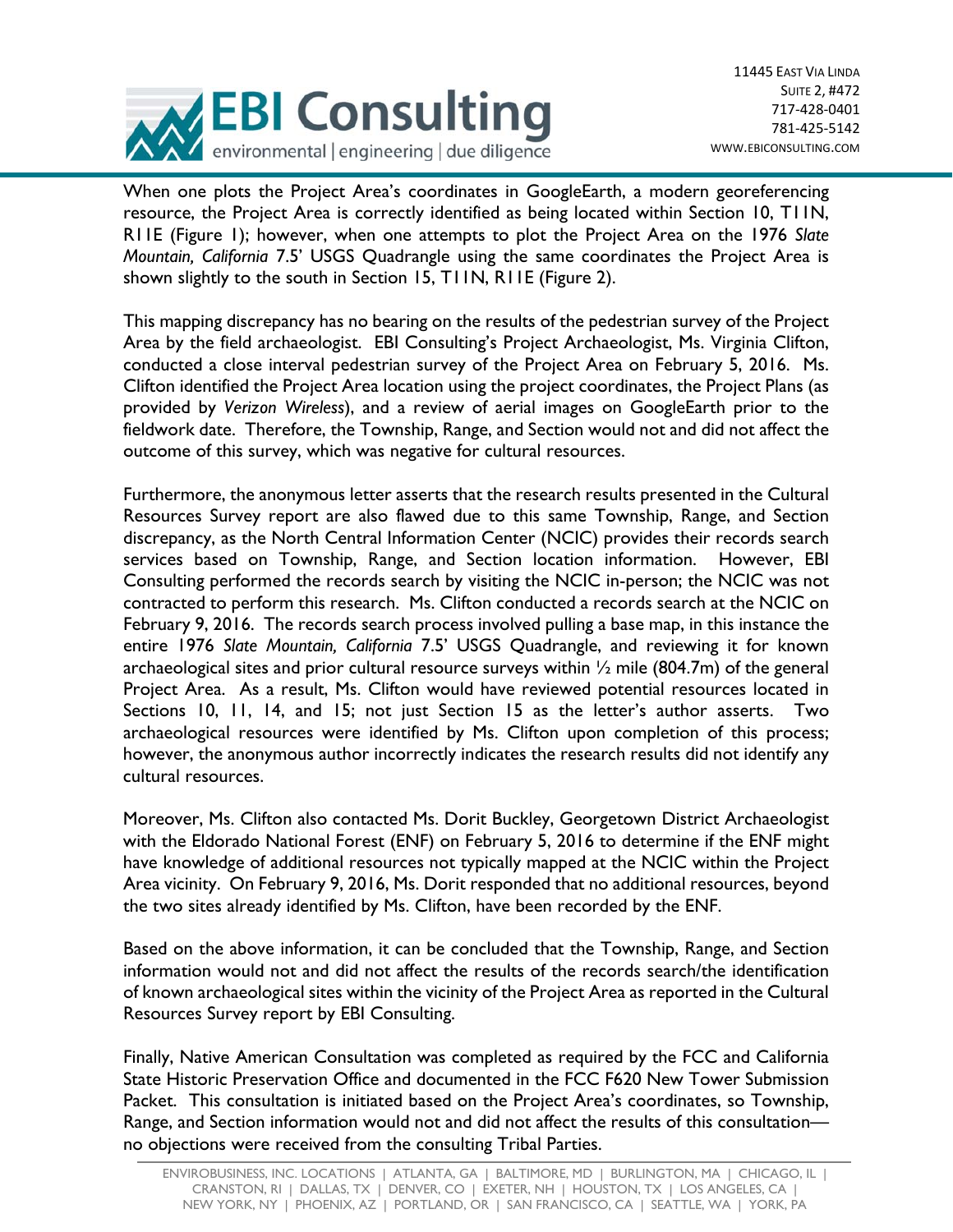

Please feel free to contact our office [Aniela Travers at (707) 208-6410] if you should have any questions or comments regarding EBI Consulting's Cultural Resources Survey report.

Sincerely,

anila Favers

**Aniela Travers, M.S., RPA**  Program Manager, Archaeology--Principal Investigator P: 707.208.6410 | F: 781.425.3627 atravers@ebiconsulting.com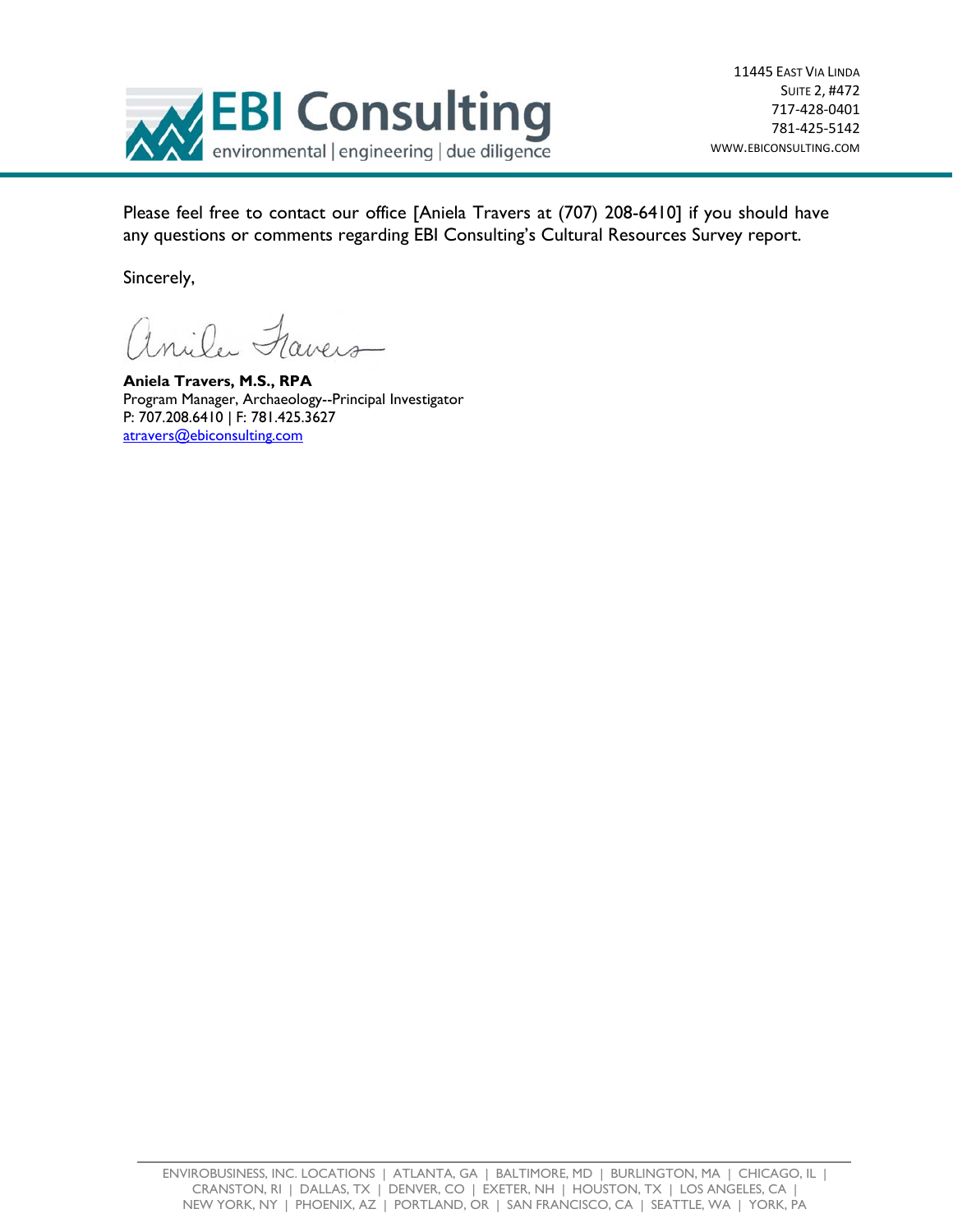

11445 EAST VIA LINDA SUITE 2, #472 717‐428‐0401 781‐425‐5142 WWW.EBICONSULTING.COM



**Figure 1: 2016 GoogleEarth Aerial Image with Project Area (Yellow Pin).**